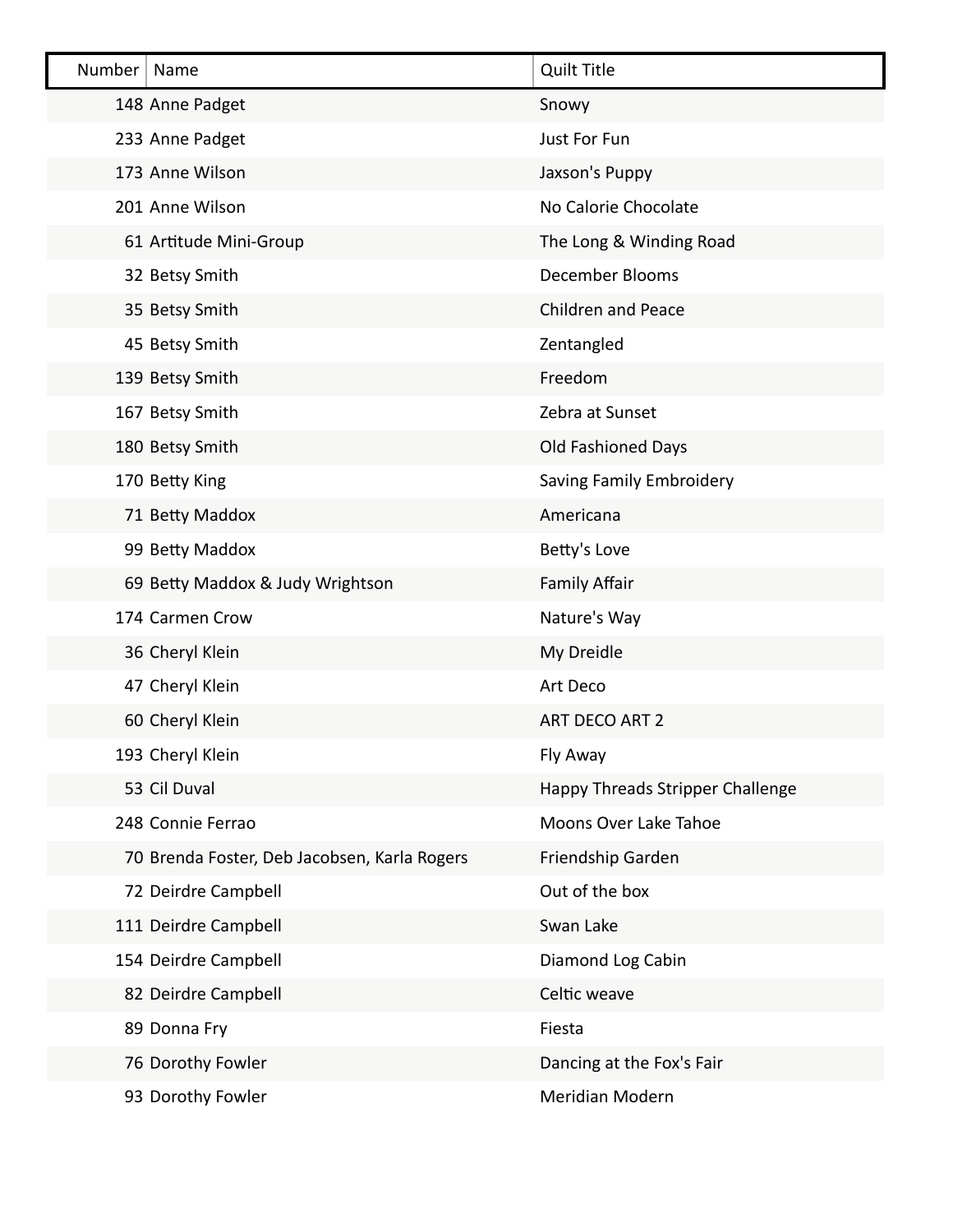| Number | Name                | <b>Quilt Title</b>                   |
|--------|---------------------|--------------------------------------|
|        | 94 Elaine Hartnett  | Carnival                             |
|        | 228 Elaine Hartnett | Daisy                                |
|        | 241 Elaine Hartnett | Crazy Cats                           |
|        | 243 Elaine Hartnett | A Covey of Quail                     |
|        | 146 Fran Thomas     | <b>Ballerinas</b>                    |
|        | 218 Fran Thomas     | A Summer Garden                      |
|        | 205 Frances O'Brien | Posh Snowball                        |
|        | 196 Ginni DeThomas  | <b>Maui Memories</b>                 |
|        | 145 Ginny Gleason   | Gift of Love                         |
|        | 103 Holly Miner     | Whisper                              |
|        | 135 Holly Miner     | <b>Calm Waters</b>                   |
|        | 147 Holly Miner     | Kalideoscope                         |
|        | 150 Holly Miner     | Kooky Koo                            |
|        | 234 Holly Miner     | Outbreak                             |
|        | 178 Jan Reed        | Higher!                              |
|        | 200 Jan Reed        | Healing                              |
|        | 29 Jane Dunnington  | Harper                               |
|        | 237 Jane Dunnington | <b>Color Study</b>                   |
|        | 73 Jane Wood        | Sister's Love                        |
|        | 30 Janet Gilstrap   | My Quarantined Heart                 |
|        | 31 Janet Gilstrap   | Sonoran Sunrise in Silk              |
|        | 182 Janet Gilstrap  | Birds, Bubbles & Bright Shiny Things |
|        | 221 Jeanette Pohl   | Christmas on Candlewick Court        |
|        | 231 Jeanette Pohl   | Circle Pizzazz Transparency          |
|        | 235 Jeanette Pohl   | <b>Black Opals and Ribbon Candy</b>  |
|        | 236 Jeanette Pohl   | <b>Elegant Planets</b>               |
|        | 184 Jeanie Ferguson | Whoo's Peeking?                      |
|        | 232 Jeanie Ferguson | Methodist Church of Nevada CityN.    |
|        | 238 Jeanie Ferguson | <b>Charlotte's Cousins</b>           |
|        | 239 Jeanie Ferguson | Bridgeport, CA                       |
|        | 240 Jeanie Ferguson | In memory of Timothy Rossovich, #82  |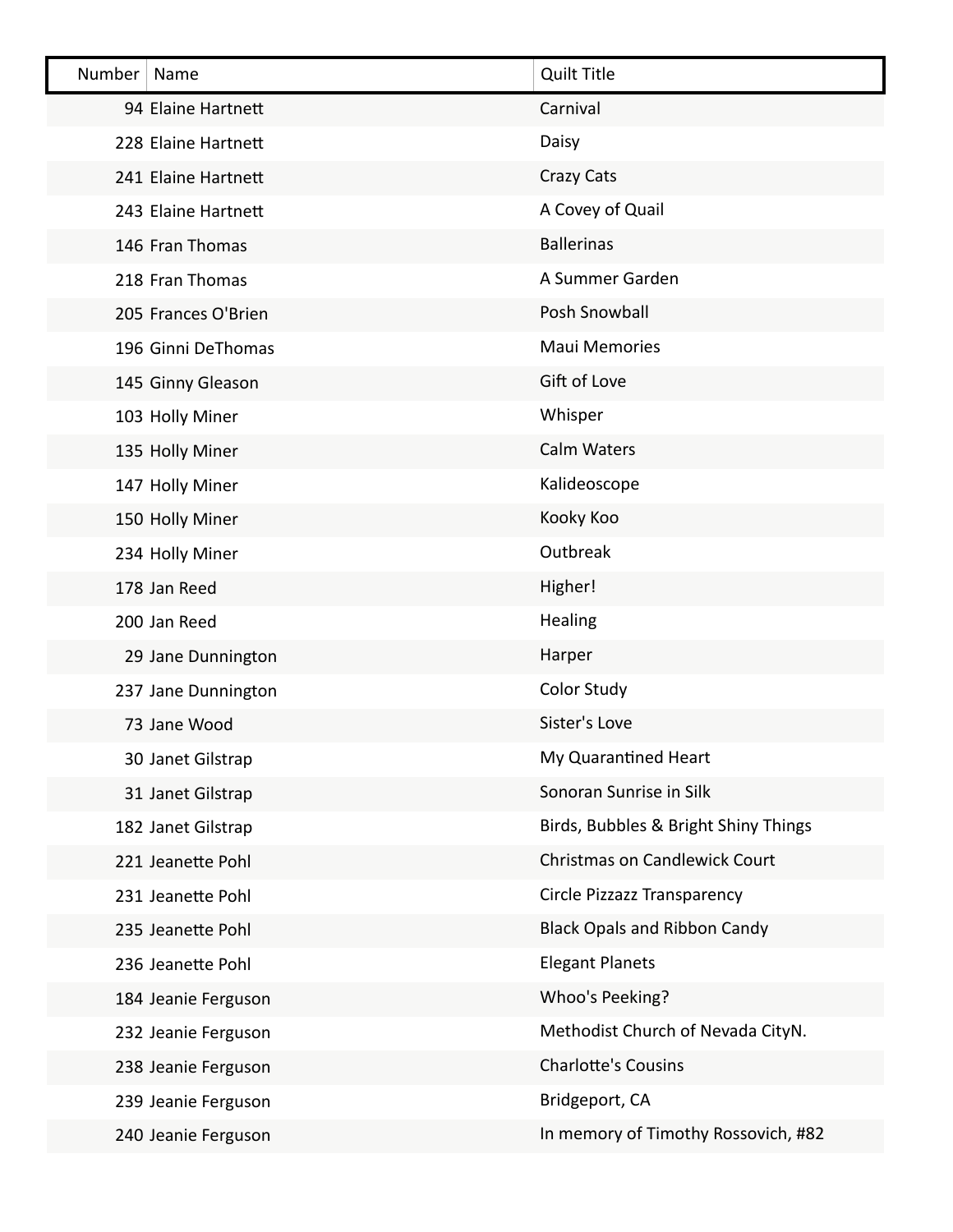| Number<br>Name           | <b>Quilt Title</b>                   |
|--------------------------|--------------------------------------|
| 106 Jeanne Pincha-Tulley | My SonMy Heart                       |
| 122 Jeanne Pincha-Tulley | <b>Wildly Blooming</b>               |
| 131 Jeanne Pincha-Tulley | <b>Island Time</b>                   |
| 212 Jeanne Pincha-Tulley | <b>Welcome Spring</b>                |
| 133 Jeanne Rupp          | <b>Batiky Basketweave</b>            |
| 55 Joan Mosley           | Happy Threads Strip Quilt by Joan    |
| 151 Joan Mosley          | <b>Gnome for Christmas</b>           |
| 192 Joan Mosley          | <b>Sunnier Days</b>                  |
| 127 Joy Waggener         | Flowery Garden                       |
| 251 Joy Waggener         | <b>Collage Vest</b>                  |
| 109 Joyce Roath          | Log Cabin                            |
| 130 Joyce Roath          | Lemonaid Stand                       |
| 50 Judy Hamilton         | Happy Threads Stripper Quilt by Judy |
| 37 Judy Vaughn           | Bird in the hand                     |
| 64 Judy Vaughn           | Picnic quilt                         |
| 95 Judy Vaughn           | Alaska                               |
| 104 Judy Vaughn          | Flying Geese in the Daisies          |
| 137 Judy Vaughn          | <b>Baseball Memories</b>             |
| 33 Julie Berry           | Indigo Vest                          |
| 34 Julie Berry           | Southern Oaks                        |
| 172 Julie Berry          | <b>Ribbons and Bows</b>              |
| 194 Julie Berry          | <b>Morning Walk</b>                  |
| 158 Julie smith          | Ellie                                |
| 253 Julie smith          | Pretty in pink                       |
| 66 Karen Smith           | <b>Winter Quilt</b>                  |
| 59 Karla Rogers          | <b>April Blessings</b>               |
| 219 Karla Rogers         | Christmas                            |
| 222 Karla Rogers         | Patriotic Quilt                      |
| 225 Karla Rogers         | National Parks Quilt                 |
| 230 Karla Rogers         | February Love                        |
| 246 Karla Rogers         | March Joy                            |
| 250 Karla Rogers         | January Chill                        |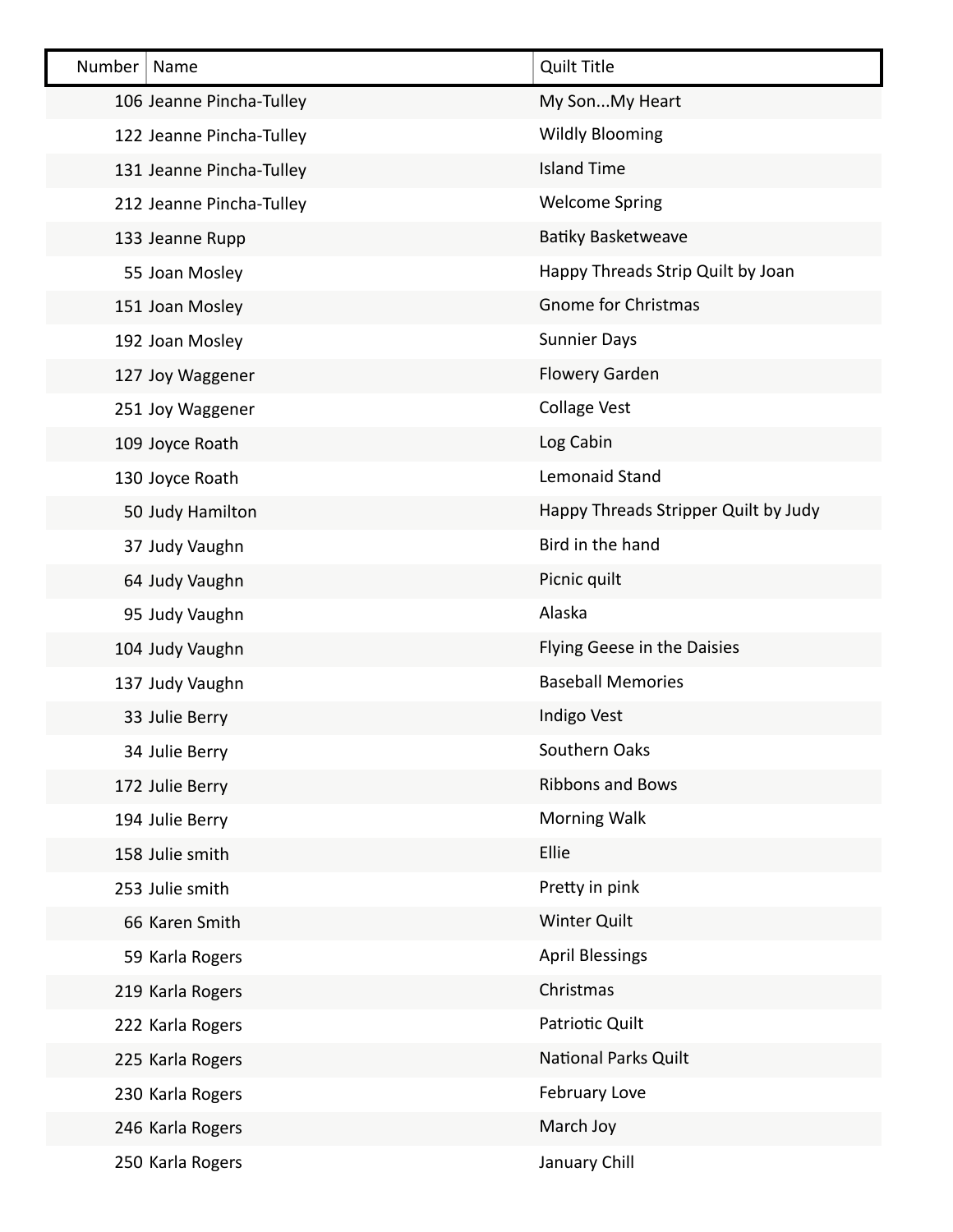| Number | Name                | <b>Quilt Title</b>              |
|--------|---------------------|---------------------------------|
|        | 120 Karle deProsse  | Gone Too Soon - Spirit Lives On |
|        | 176 Karle deProsse  | Label Me Human                  |
|        | 44 Kathryn Madison  | Tribute to a Beloved Daughter   |
|        | 186 Kathryn Madison | Denali's Children               |
|        | 190 Kathryn Madison | Spirits of a Vanishing World    |
|        | 191 Kathryn Madison | <b>Bloom in the Darkness</b>    |
|        | 65 Kris Cook        | <b>Summer Breeze</b>            |
|        | 101 Kris Cook       | <b>Sweet Dreams</b>             |
|        | 142 Lanie Nepper    | My Confetti Project             |
|        | 52 Lillian Glaeser  | <b>Strips</b>                   |
|        | 84 Lillian Glaeser  | Roosters in the bedroom         |
|        | 87 Lillian Glaeser  | <b>Bed of Stars</b>             |
|        | 98 Lillian Glaeser  | Ticky-tacky houses              |
|        | 156 Lillian Glaeser | <b>Ribbon of Hearts</b>         |
|        | 166 Lillian Glaeser | Cats                            |
|        | 169 Lillian Glaeser | Alphapets                       |
|        | 189 Lillian Glaeser | O Holy Night                    |
|        | 214 Lillian Glaeser | Roses & Pearls                  |
|        | 48 Lorna Straka     | <b>Happy Threads</b>            |
|        | 86 Lorna Straka     | My Dream Quilt                  |
|        | 100 Lorna Straka    | 2019 Presidents Blocks          |
|        | 223 Lorna Straka    | C. B. Brown                     |
|        | 224 Lorna Straka    | C. B. Blue                      |
|        | 226 Lorna Straka    | C. B. Bubbles                   |
|        | 227 Lorna Straka    | C. B. Green                     |
|        | 229 Lorna Straka    | C.B. Gingko                     |
|        | 42 Lorna Tiller     | Something with a pear           |
|        | 140 Lorna Tiller    | Picnic                          |
|        | 153 Lorna Tiller    | <b>Spring Thing</b>             |
|        | 203 Lorna Tiller    | Quarter Inch                    |
|        | 220 Lorna Tiller    | Falling for You                 |
|        | 247 Lorna Tiller    | One in Every Crowd              |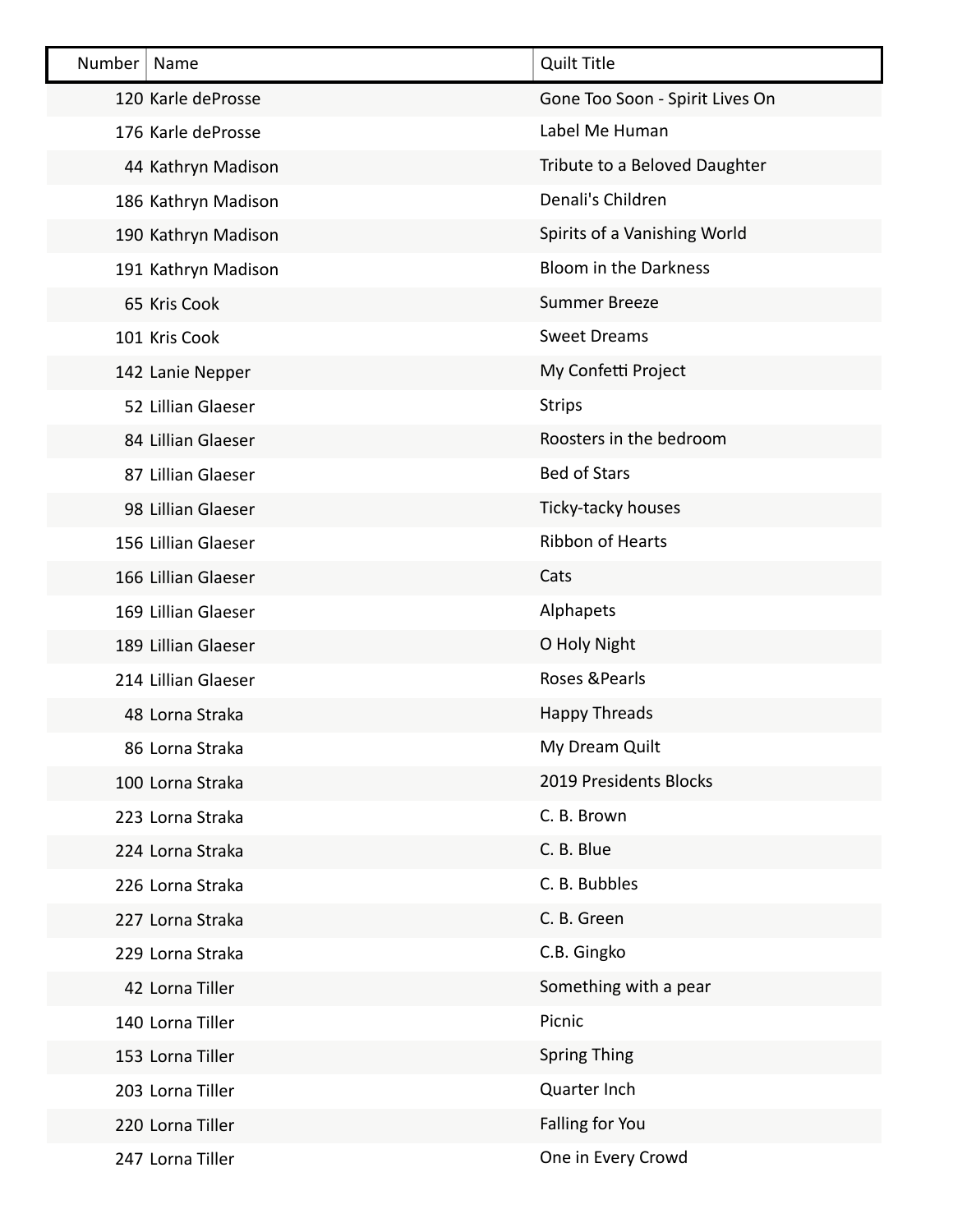| Number | Name                     | <b>Quilt Title</b>            |
|--------|--------------------------|-------------------------------|
|        | 46 Lynda Lasich          | Zoey's Sun Halo               |
|        | 157 Lynda Lasich         | <b>Coat of Arms Shield</b>    |
|        | 168 Lynda Lasich         | Lilacs                        |
|        | 199 Lynda Lasich         | Tahiti Menu                   |
|        | 75 Lynette Lester        | <b>Autumn Dreams</b>          |
|        | 77 Lynette Lester        | Fire Life                     |
|        | 88 Lynette Lester        | Hawiian Sampler               |
|        | 126 Lynette Lester       | <b>Sunset Stroll</b>          |
|        | 208 Lynette Lester       | <b>Flower Fantsy</b>          |
|        | 78 Margaret Boothby      | Love's Garden                 |
|        | 105 Margaret Boothby     | Winter Wonderland             |
|        | 187 Margaret Boothby     | <b>Floppy Flowers</b>         |
|        | 115 Margaret Vodicka     | Surprise                      |
|        | 215 Margaret Vodicka     | <b>November Reflections</b>   |
|        | 242 Margaret Vodicka     | Transitions                   |
|        | 63 Margie Lucas          | Scrap Happy                   |
|        | 125 Margie Lucas         | Wild & Free                   |
|        | 143 Margie Lucas         | Light in the Forest           |
|        | 181 Margie Lucas         | <b>Summer Blossoms</b>        |
|        | 159 Marilyn Engelking    | <b>Geese Migration</b>        |
|        | 161 Marilyn Engelking    | Applachian Autumn             |
|        | 144 Marta Price          | <b>Searching for Diamonds</b> |
|        | 209 Mary Serpa           | Holiday Challenge 2021        |
|        | 83 Maryann Klingman      | <b>Hollow Star</b>            |
|        | 117 Maryann Klingman     | <b>Wonky Stars</b>            |
|        | 128 Maryann Klingman     | color Bands                   |
|        | 183 Maryann Klingman     | Wonky Log Cabin               |
|        | 249 Michaele King        | Hanky Dress Quilt wallhanging |
|        | 149 Michelle Diane Brown | The Trails                    |
|        | 68 Myrna Raglin          | Myrna's Garden                |
|        | 112 Nancyan Tracy        | John Wayne                    |
|        | 113 Nancyan Tracy        | More Fun!                     |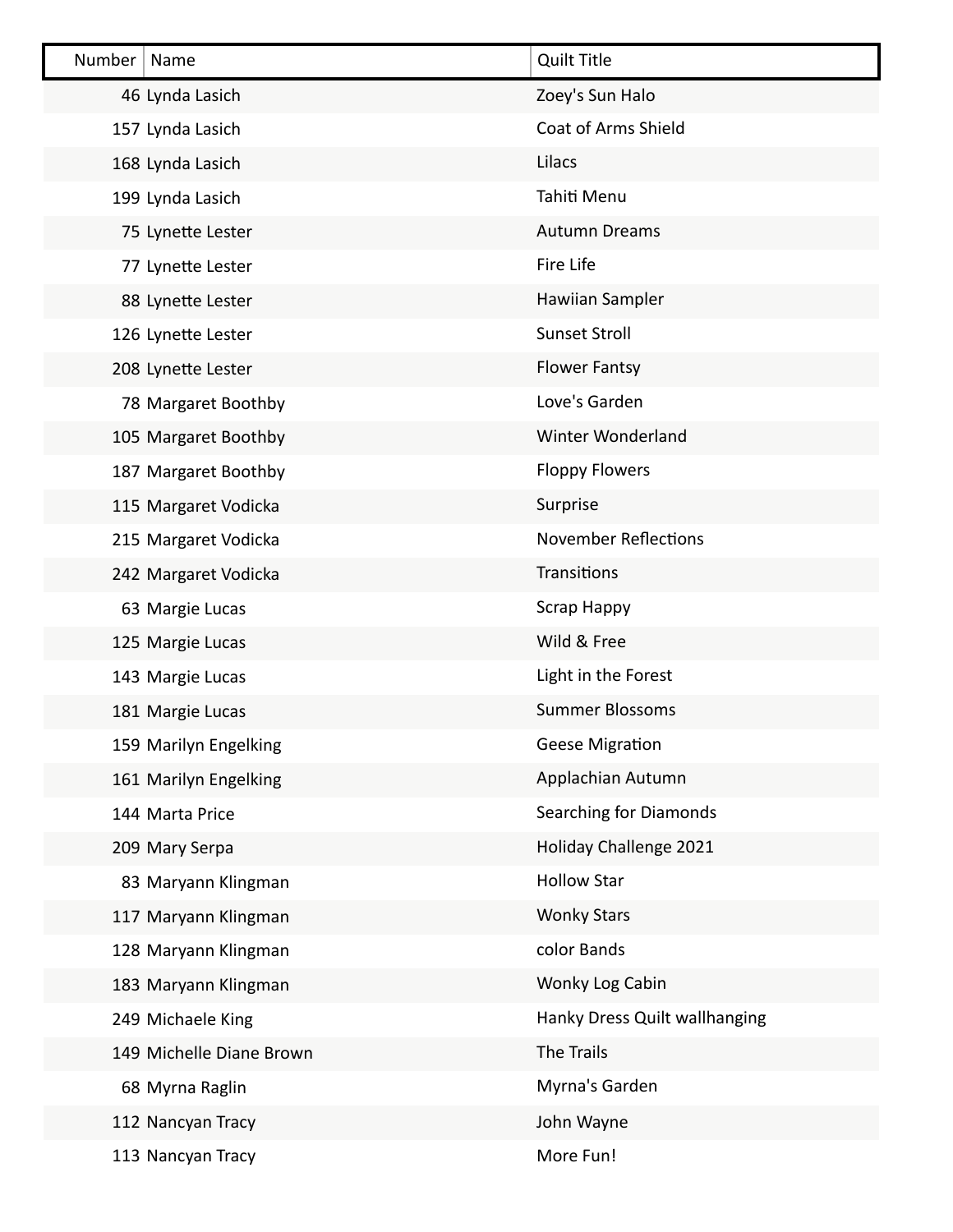| Number | Name                                  | <b>Quilt Title</b>                       |
|--------|---------------------------------------|------------------------------------------|
|        | 74 Paula Michalski                    | <b>Bird House</b>                        |
|        | 160 Paula Michalski                   | Woof Woof                                |
|        | 54 Paulette Snyders                   | Happy Threads Stripper Quilt by Paulette |
|        | 67 Paulette Snyders                   | Pistachio Dream                          |
|        | 114 Paulette Snyders                  | <b>Shark Attack</b>                      |
|        | 56 Project Linus Member               | The Rainbow Ark                          |
|        | 57 Project Linus Member               | <b>Happy Springtime Friends</b>          |
|        | 204 Rhonda Cordery                    | Holiday Challenge 2020                   |
|        | 134 Robi Holmen                       | <b>First Snow</b>                        |
|        | 141 Robi Holmen                       | <b>Bring Me Color</b>                    |
|        | 171 Robi Holmen                       | Snow and Ice                             |
|        | 206 Robi Holmen                       | Up Up and Away                           |
|        | 179 Robin Hart                        | The Bubble Nebula                        |
|        | 195 Robin Hart                        | In the Shadow of Giants                  |
|        | 92 Robin Petersen                     | Southwestern Dreams                      |
|        | 97 roxann jacobus                     | Jack's Chain                             |
|        | 119 roxann jacobus                    | flourish                                 |
|        | 121 roxann jacobus                    | <b>Frollicking Stars</b>                 |
|        | 51 Ruth Bertaccini                    | Happy Threads Stripper Quilt by Ruth     |
|        | 118 Ruth Mary Harrop and Joy Waggener | Musical Trip Around Drunkard's Path      |
|        | 49 Sally Monestier                    | Happy Threads - Sally                    |
|        | 79 Sally Monestier                    | <b>Big Blue</b>                          |
|        | 116 Sally Monestier                   | Sun, Moon and Stars                      |
|        | 62 Sandra Bruce                       | <b>Scrap Vortex Rainbow</b>              |
|        | 132 Sandra Bruce                      | Maury and Maxine                         |
|        | 177 Sandra Bruce                      | Matteo in the Time of Covid              |
|        | 102 Sharon Kreiss                     | Pineapple Jewels                         |
|        | 136 Sharon Kreiss                     | <b>Blue Waters</b>                       |
|        | 138 Sharon Kreiss                     | Nana's Garden                            |
|        | 164 Sharon Kreiss                     | <b>Hawaiian Hibiscus Beauty</b>          |
|        | 188 Sharon Kreiss                     | <b>Tulip Vases</b>                       |
|        | 213 Sharon Kreiss                     | Lillies of the Valley                    |
|        | 58 Sheri Doerr                        | Happy Threads Stripper Challenge         |